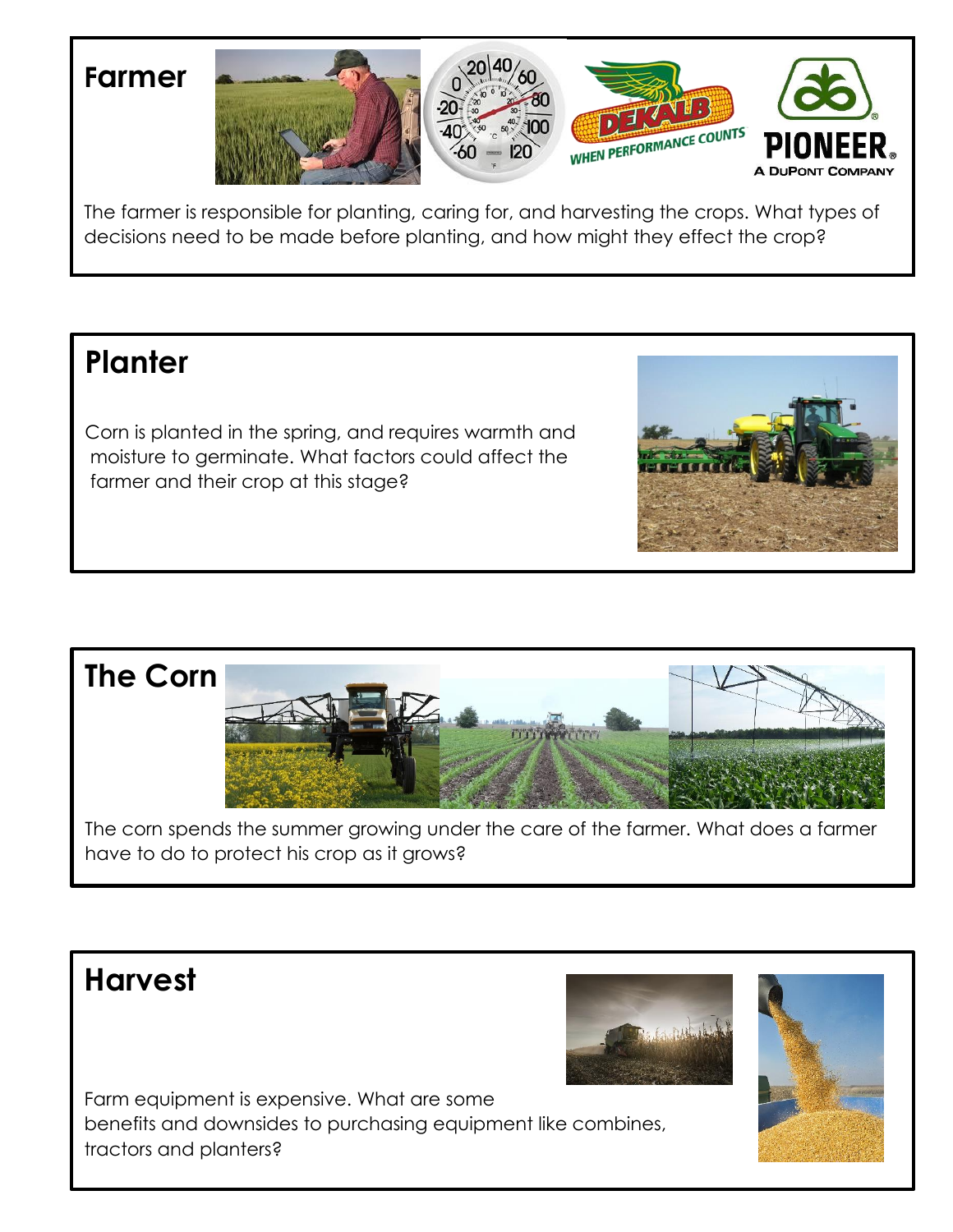## **Transportation**







Corn has to be moved from farm to grain elevator to ethanol plant. What types of transportation can be used? How is fuel used to move the grain?

## **Elevator**

What service does a grain elevator provide for a farmer? Why are these services important?



## **Ethanol Plant**

This is where corn gets turned into ethanol. What kind of corn is processed into ethanol? Why is this type of corn used versus other types?



## **Grinder**

Grinding corn exposes the starch from the corn. Do you think the ethanol process would work if we didn't grind the corn? Why or why not?

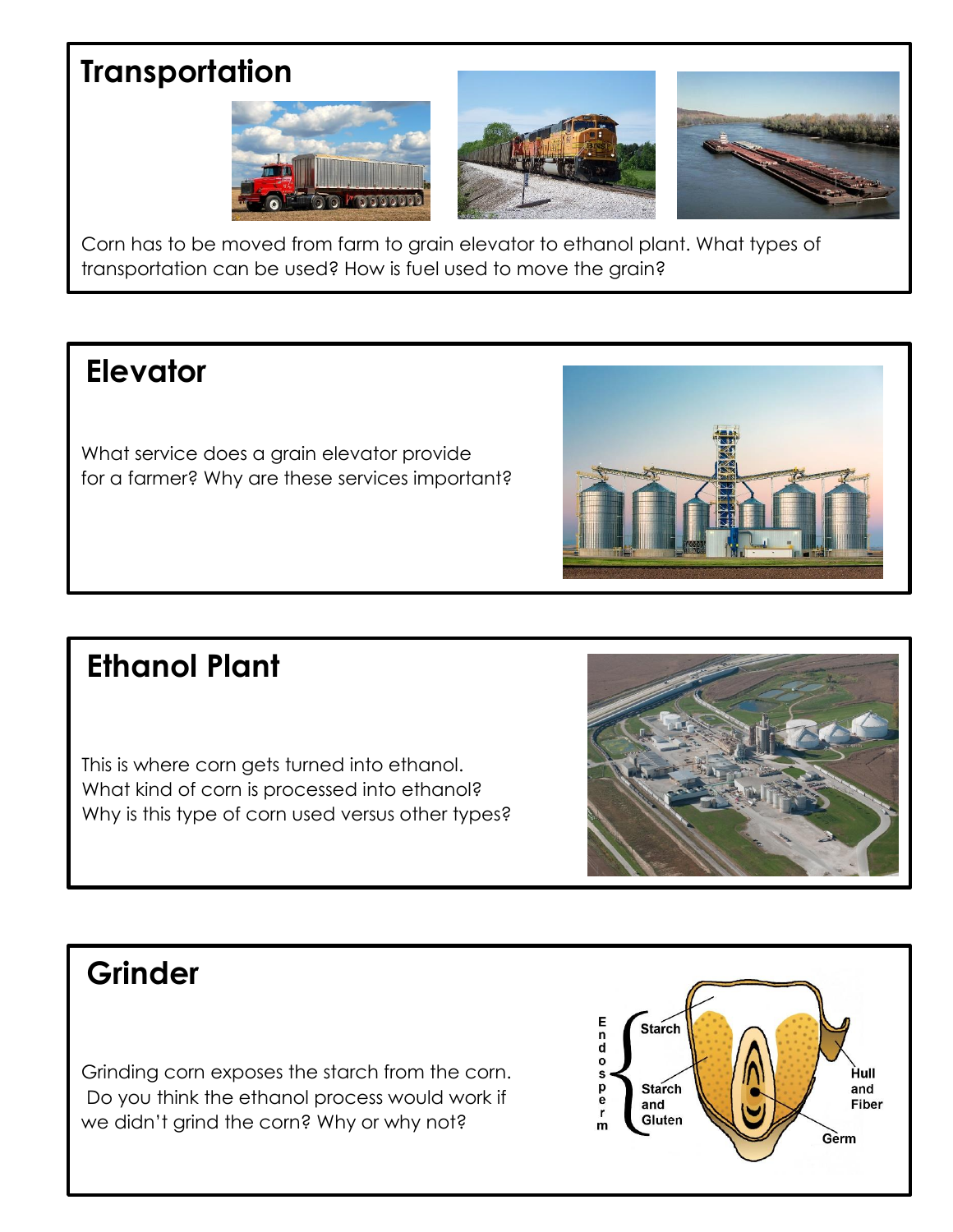#### **Cooker**

The ground corn is mixed with water and enzymes and cooked at high temperatures. The enzymes convert the starch into sugar. Why is do you think heat used in this process?

#### **Fermentation**

Yeast is added to the cooked mixture of corn. Yeast is the important ingredient to create fermentation. What are the products of fermentation?

#### **Molecular Sieve**

The molecular sieve dehydrates the ethanol until it is 100% pure. Why is it important that the ethanol has no impurities in it?

## **Delivery**

Ethanol is delivered in special safe delivery trucks. Why is it important that the ethanol is safely delivered and stored?